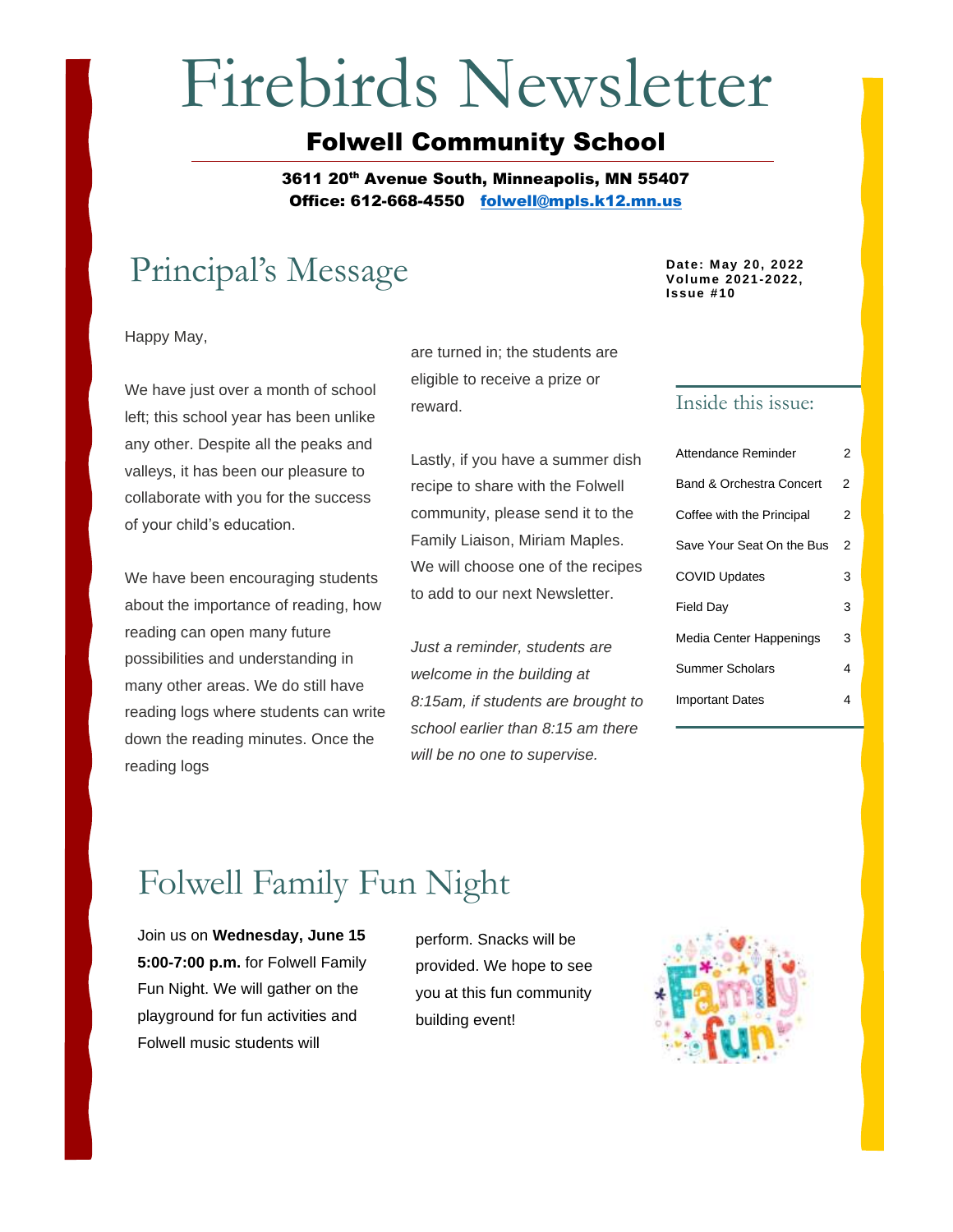## Attendance Reminder

**Call the Attendance Line in advance, or every day your child is absent, 612-668-4553**. Feel free to leave a message. Leave the message in English or your native language. We can interpret your message. If we don't receive a call, we will call the home number.

Please send a note when your child returns to school after an



## **Attendance Line 612-668-4553**

absence. Give the following information in the phone call or note: **Child's name, homeroom number or teacher's name, and reason for absence**. If you are sending a note, also include parent name/signature, and telephone number.

## **What are excused absences?**

Please visit our website to learn about excused absences,

https://folwell.mpls.k12.mn.us/Attendance

# 5 th Grade Band & Orchestra Concert

The 5<sup>th</sup> grade band and orchestra will perform for students on **Tuesday, June 7** at 2:45 p.m.

There will be a second performance at 6 p.m. for family and friends. We hope you can join us!



# Coffee With the Principal

Join us on **Thursday, May 26** for an informal time to visit with Mr. Cannon and Ms. Enck. They will be available in



room 154 at 7:30-8:30 a.m. and 2:30-4:30 p.m. Coffee and treats will be provided.

# Save Your Seat on the Bus

It is time to request your student's bus transportation for next school year. MPS will be contacting families to have them complete an online transportation request form. The form is **due by May 30**.

You can complete the form here:

English: [https://forms.gle/AWH1](https://forms.gle/AWH13v5q1KWszcyF8) [3v5q1KWszcyF8](https://forms.gle/AWH13v5q1KWszcyF8)



Spanish: [https://forms.gle/mp](https://forms.gle/mpNoDEqmG6Fqz7HKA) [NoDEqmG6Fqz7HKA](https://forms.gle/mpNoDEqmG6Fqz7HKA)

Somali: [https://forms.gle/RzD](https://forms.gle/RzDAzEimJkaDGxzP6) [AzEimJkaDGxzP6](https://forms.gle/RzDAzEimJkaDGxzP6)

Hmong: [https://forms.gle/hn5](https://forms.gle/hn5Nyrm2MCrnpnem7) [Nyrm2MCrnpnem7](https://forms.gle/hn5Nyrm2MCrnpnem7)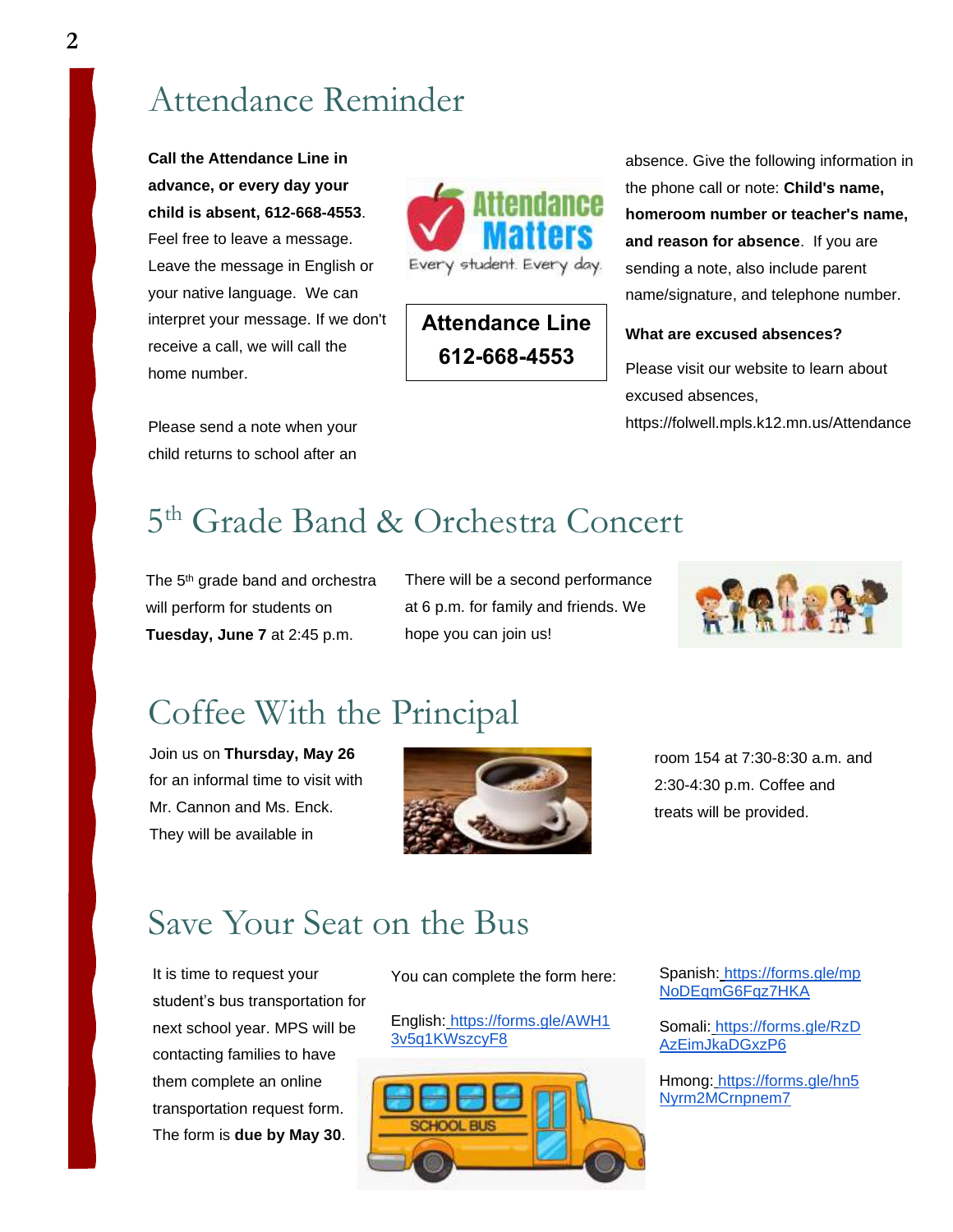## COVID Update

We are starting to see a higher rate of transmission (number of people getting COVID) in the community. This is reflected in our school community at Folwell. We are seeing a slight increase in the number of positive COVID cases at Folwell, for both staff and students. Since we are no longer doing universal contact tracing, you may not know if/when your student may have been exposed to COVID.

We can help keep our Folwell community safe by continuing prevention strategies. This includes:

- Getting your student fully vaccinated for COVID-19
- Encouraging your student to wear a mask (even when they are optional)
- Getting your student tested for COVID when they are sick or have symptoms of illness.

• Frequent hand washing

At-home COVID tests are available for families in the Main Office.

For more information, please contact the school nurse at 612-668-4558 or Rachael.popp@mpls.k12.mn.us



# Field Day

We are planning a Field Day for students during the school day on **Friday, June 10**. Volunteers are needed throughout the day to help with activities and lunch.



Please contact Miriam Maples if you can help all or part of the day. She can be reached at [Miriam.maples@mpls.k12.m](mailto:Miriam.maples@mpls.k12.mn.us) [n.us](mailto:Miriam.maples@mpls.k12.mn.us) or 612-668-4592.

# Media Center Happenings

Kindergarteners are learning about different holidays. We will be starting to work on the desktop computers in the Media lab. 1st Graders are starting a new unit on dinosaurs this month. They

will pick a dinosaur and do research online. 2nd Graders are finishing up their reports on a mammal and will present it to class. 3<sup>rd</sup> and 4<sup>th</sup> graders are working on finding books on our Destiny catalog. They are finding

the call number of a book to see if they can locate the book in our Media Center. 5<sup>th</sup> Graders are researching two Minnesota Tribal Nations and doing reports on them.